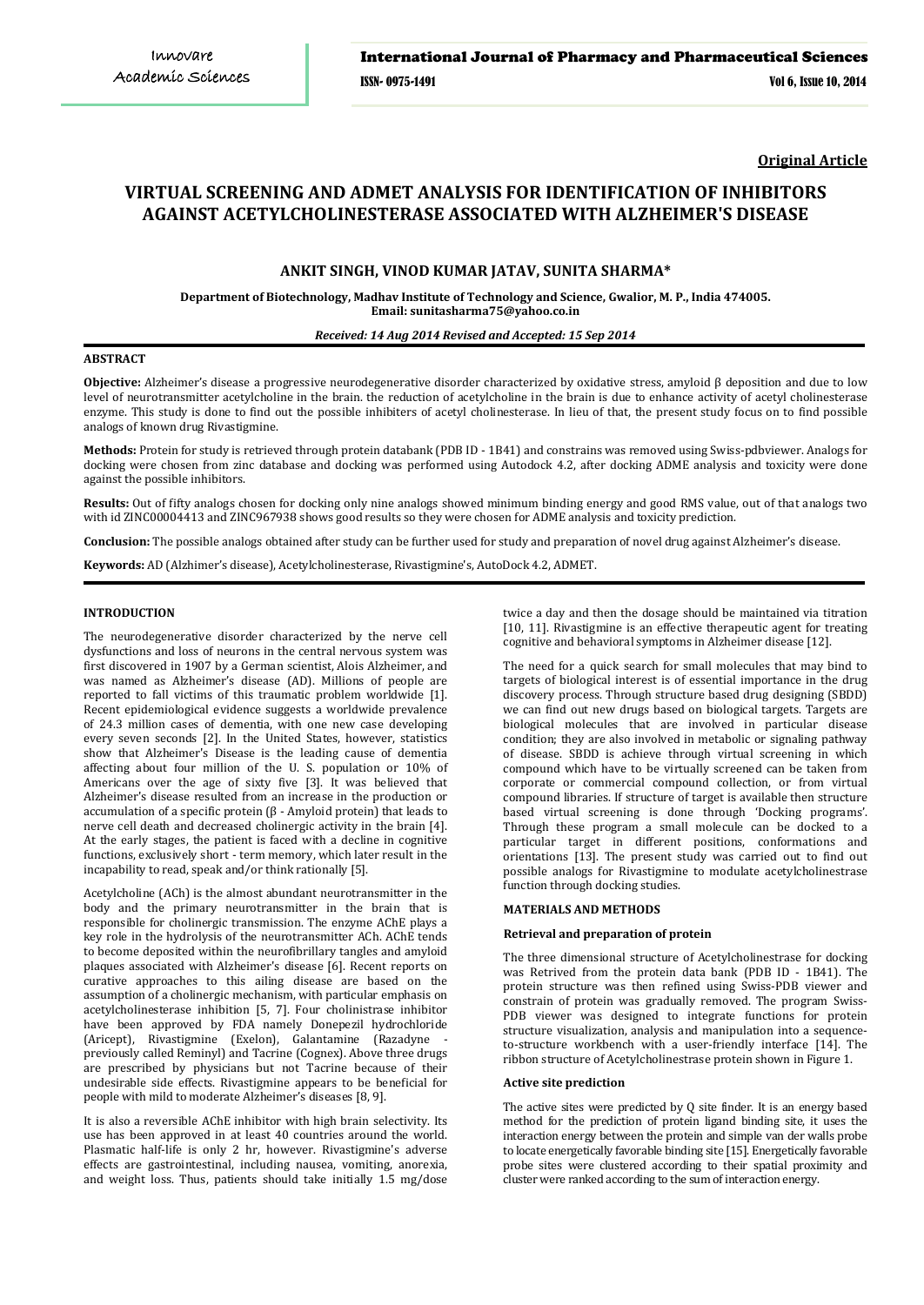### **Selection of Drug**

The drug bank data base (http: //www. drugbank. ca) is a freely available, unique bioinformatics and cheminformatics resource that combines detailed drug (i. e. chemical, pharmacological and pharmaceuticals) data with the comprehensive drug target (i. e. sequence, structure and pathways) and drug action information. It was specifically designed to facilitate in silico drug target discovery, drug metabolism prediction, drug design, drug interaction prediction and general pharmaceutical education [16].



**Fig. 1: Ribbon structure of Acetylcholinestrase protein**

The database contains 7739 drug entries including 1584 FDAapproved small molecule drugs, 156 FDA-approved biotech (protein/peptide) drugs, 89 nutraceuticals and over 6000 experimental drugs. Additionally, 4283 non-redundant protein (i. e. drug target/enzyme/transporter/carrier) sequences are linked to these drug entries [17]. For docking purpose Rivastigmine has been searched using drug bank (Figure 2). The PDB file was then saved to computer using protein data bank which was then used for docking study.



**Fig. 2: Chemical structure of Rivastigmine drug.**

# **Screening of Zinc Analogs**

ZINC database contains over 13 million commercially available compounds in ready-to-dock, 3 D formats for structure based virtual screening. ZINC database was screened for analog with 70% similarity against Rivastigmine. A total of fifty compounds were selected for docking studies. These compounds were converted into PDB format from SDF by using Open Bable [18]. Their energy minimization was carried out with the GROMOS96, implemented in Swiss-PDB viewer software.

#### **Virtual screening and molecular docking**

Structure based drug designing (SBDD) is essential to find out new drugs by virtual screening,carried out through molecular docking. Docking is the process by which two molecules fit together in 3D space. Here we use Autodock 4.2 for molecular docking. Molecular docking fits two molecules in favorable configuration using their topographical features. Practically molecular docking has been an important technique for the modeling protein-ligand interactions and has been used in studies of the structural basis of biological functions. For the inhibitor, charges of the Gasteiger type were assigned and maximum six number of active torsion are given to the lead compounds using Autodock Tool [19]. Essential parameters like hydrogen atoms, solvation and kollman charges were added to the modeled protein structure using Autodock tool. Grid box was then generated using Autogrid program so that it cover entire protein catalytic sites and make ligand to moved freely in that site. The Autogrid parameters are assigned values in X, Y and Z plane. Lamarckian genetic search algorithm was employed and thirty search attempts were performed for ligand with a population size of 25000. Other docking parameters were set to the software's default values. After docking completion the docked model was ranked according to their docked energy as implemented in the AutoDock program.

# **ADME Analysis**

A significant bottleneck remains in the drug discovery procedure, particularly in the later stages of lead discovery, is analysis of the ADME and over toxicity properties of drug candidates. Over 50% of the candidates failed due to ADMET deficiencies during development. To avoid this failure at the development,a set of *in vitro* ADME screens has been implemented in most pharmaceutical companies with the aim of discarding compounds in the discovery phase that are likely to fail further down the line. Even though the early stage *in vitro* ADME reduces the probability of the failure at the development stage, it is still time-consuming and resource-intensive. This program calculates the human intestinal absorption, in vitro Caco-2 cell permeability, Maden Darby Canine Kidney (MDCK) cell permeability, skin permeability, plasma protein binding, blood brain barrier penetration, and carcinogenicity. The prediction system is composed of MLR and Artificial Neural Network and is trained with experimental data. The absorption properties were described with the descriptors that were selected with Genetic Algorithm. PreADME is useful for high throughput screening and combinatorial chemistry library design considering the Linpinski's rule or lead-like rule, drug absorption and water solubility [20].

#### **RESULT AND DISCUSSION**

#### **Active site prediction**

Prediction of Active site was done through Q-site finder. The server gives best binding site location along with their respective site volume and involved residue. Binding site of AChE was constituted by amino acid GLN71, TYR72, VAL73, ASP74, GLY82, THR83, GLU84, TRP86, ASN87, PRO88, TYR119, GLY120, GLY121, GLY122, TYR124, SER125, GLY126, ALA127, LEU130, TYR133, GLU202, SER203, PHE295, PHE297, TYR337, PHE338, TYR341, TRP439, HIS447, GLY448, TYR449 and ILE451 shown in Figure 3.



**Fig. 3: Predicted pocket (cyan color) of AChE and involved amino acid.**

#### **Virtual screening**

Virtual screening was done through Autodock tool version 4.2 which was used to prepare, run and analyze docking simulation. Total of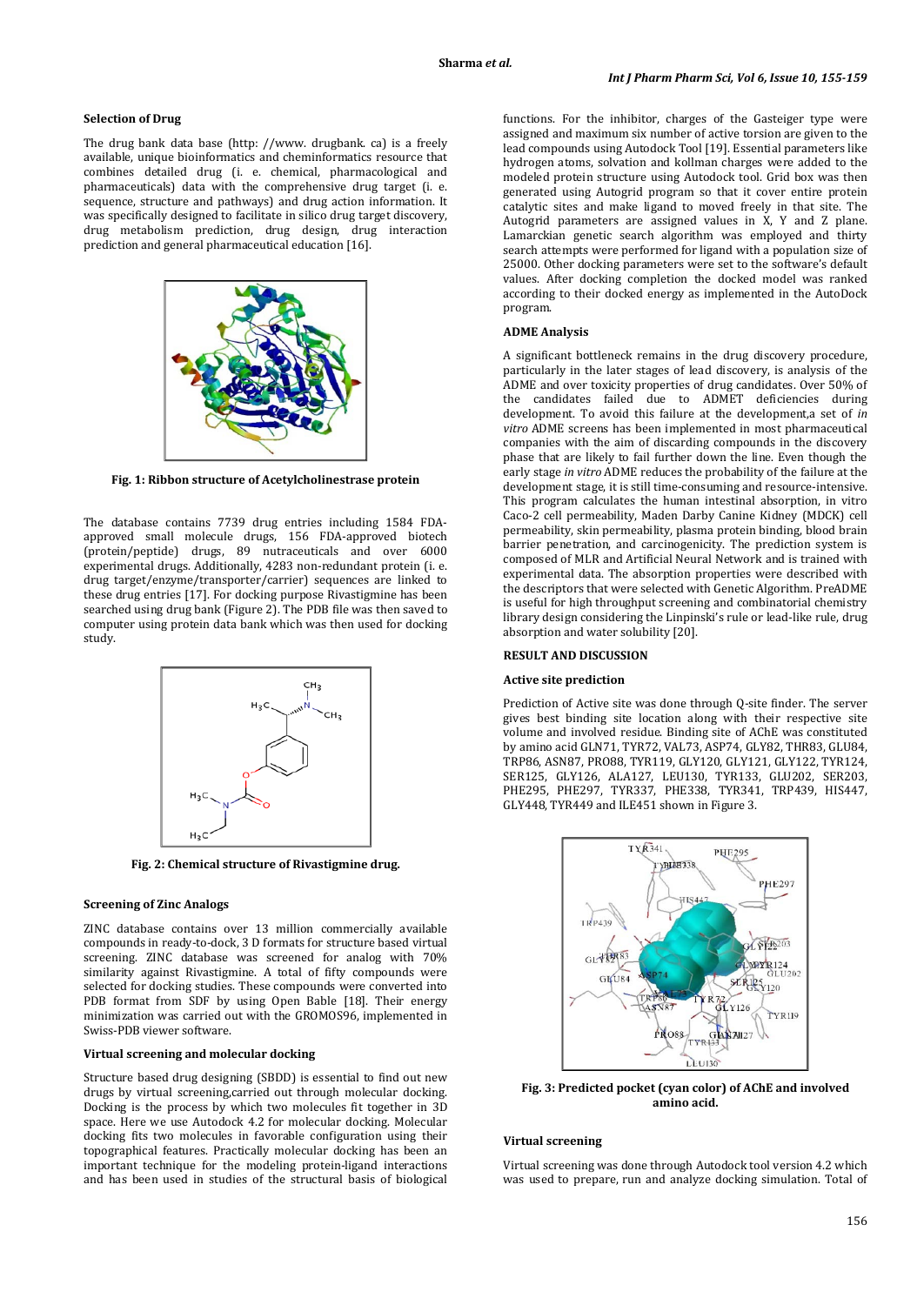fifty compounds were generated through Autodock 4.2 program. Out of fifty compounds we got nine best compounds with minimum docking energy and good RMS value shown in Table 1, 2. The best conformations analyzed through python molecular viewer for interaction study (Figure 4a, 4b).

# **ADME analysis**

ADME analysis of 9 compounds predicted about Adsorption, Distribution, Metabolism, and Excretion through Pre-ADMET software.

Out of these compounds ZINC00004413 and ZINC 00967938 shows suitable result with respect to Rivastigmine (Table 3, 4). These results may used for generation of new drugs against acetylcolinistrase.



**Fig. 4: Docking conformation of: a) ZINC00004413 b) ZINC967938 analyzed by Python Molecular Viewer (docked ligand shown by balls and sticks while hydrogen bonds shown by white spheres).**

| Table 1: Chemical properties and structures of Rivastigime and its ZINC analogs |
|---------------------------------------------------------------------------------|
|---------------------------------------------------------------------------------|

| Compound     | Structure                                                                                                                                                                                                                                                                                                                                                    | MOL wt(g/mol) | xLogp  | H donar          | <b>H</b> acceptor   | <b>Rotable bonds</b> |
|--------------|--------------------------------------------------------------------------------------------------------------------------------------------------------------------------------------------------------------------------------------------------------------------------------------------------------------------------------------------------------------|---------------|--------|------------------|---------------------|----------------------|
| Rivastigmine | CH <sub>3</sub>                                                                                                                                                                                                                                                                                                                                              | 250.33        | 2.3    | $\mathbf{0}$     | 3                   | 5                    |
| ZINC00004413 | $\sim$ CH <sub>3</sub><br>$\bowtie_3\subset$<br>$H_3C$<br>$\mathsf{Me} \smallsetminus \mathsf{H} \smallsetminus \mathsf{Me}$<br>Me<br>$\alpha$<br>$E_t$<br>Me                                                                                                                                                                                                | 251.35        |        | $2.28 \t 1 \t 4$ |                     | $\sqrt{5}$           |
|              |                                                                                                                                                                                                                                                                                                                                                              |               |        |                  |                     |                      |
| ZINC77303349 |                                                                                                                                                                                                                                                                                                                                                              | 265.377       | $-1.7$ |                  | $0 \qquad \qquad 4$ | 5                    |
|              | $\begin{picture}(130,10) \put(0,0){\line(1,0){155}} \put(150,0){\line(1,0){155}} \put(150,0){\line(1,0){155}} \put(150,0){\line(1,0){155}} \put(150,0){\line(1,0){155}} \put(150,0){\line(1,0){155}} \put(150,0){\line(1,0){155}} \put(150,0){\line(1,0){155}} \put(150,0){\line(1,0){155}} \put(150,0){\line(1,0){155}} \put(150,0){\$<br>Me<br>$E_t$ / $N$ |               |        |                  |                     |                      |
| ZINC00967938 |                                                                                                                                                                                                                                                                                                                                                              | 251.35        |        | $2.28 \t 1 \t 4$ |                     | $\mathbf{5}$         |
|              | $\begin{picture}(180,10) \put(10,10){\line(1,0){100}} \put(10,10){\line(1,0){100}} \put(10,10){\line(1,0){100}} \put(10,10){\line(1,0){100}} \put(10,10){\line(1,0){100}} \put(10,10){\line(1,0){100}} \put(10,10){\line(1,0){100}} \put(10,10){\line(1,0){100}} \put(10,10){\line(1,0){100}} \put(10,10){\line(1,0){100}} \put(10,10$                       |               |        |                  |                     |                      |
| ZINC33969568 |                                                                                                                                                                                                                                                                                                                                                              | 265.377       | 2.65   | $1 \quad 4$      |                     | $\sqrt{6}$           |
|              | $E t$ $\begin{picture}(100,10) \put(0,0){\line(1,0){10}} \put(10,0){\line(1,0){10}} \put(10,0){\line(1,0){10}} \put(10,0){\line(1,0){10}} \put(10,0){\line(1,0){10}} \put(10,0){\line(1,0){10}} \put(10,0){\line(1,0){10}} \put(10,0){\line(1,0){10}} \put(10,0){\line(1,0){10}} \put(10,0){\line(1,0){10}} \put(10,0){\line(1,0){10}} \put(10,$             |               |        |                  |                     |                      |
| ZINC90411665 |                                                                                                                                                                                                                                                                                                                                                              | 237.323       | 2.03   |                  | $2 \qquad \qquad 4$ | $\overline{5}$       |
|              | $H_2N^*$ / Me<br>$\begin{matrix} \mathsf{M}\mathsf{e} \\ \mathsf{I} \\ \mathsf{N} \\ \mathsf{I} \end{matrix}$<br>$\mathsf{E}\, \mathsf{t}$<br>Me<br>$\bigcap$                                                                                                                                                                                                |               |        |                  |                     |                      |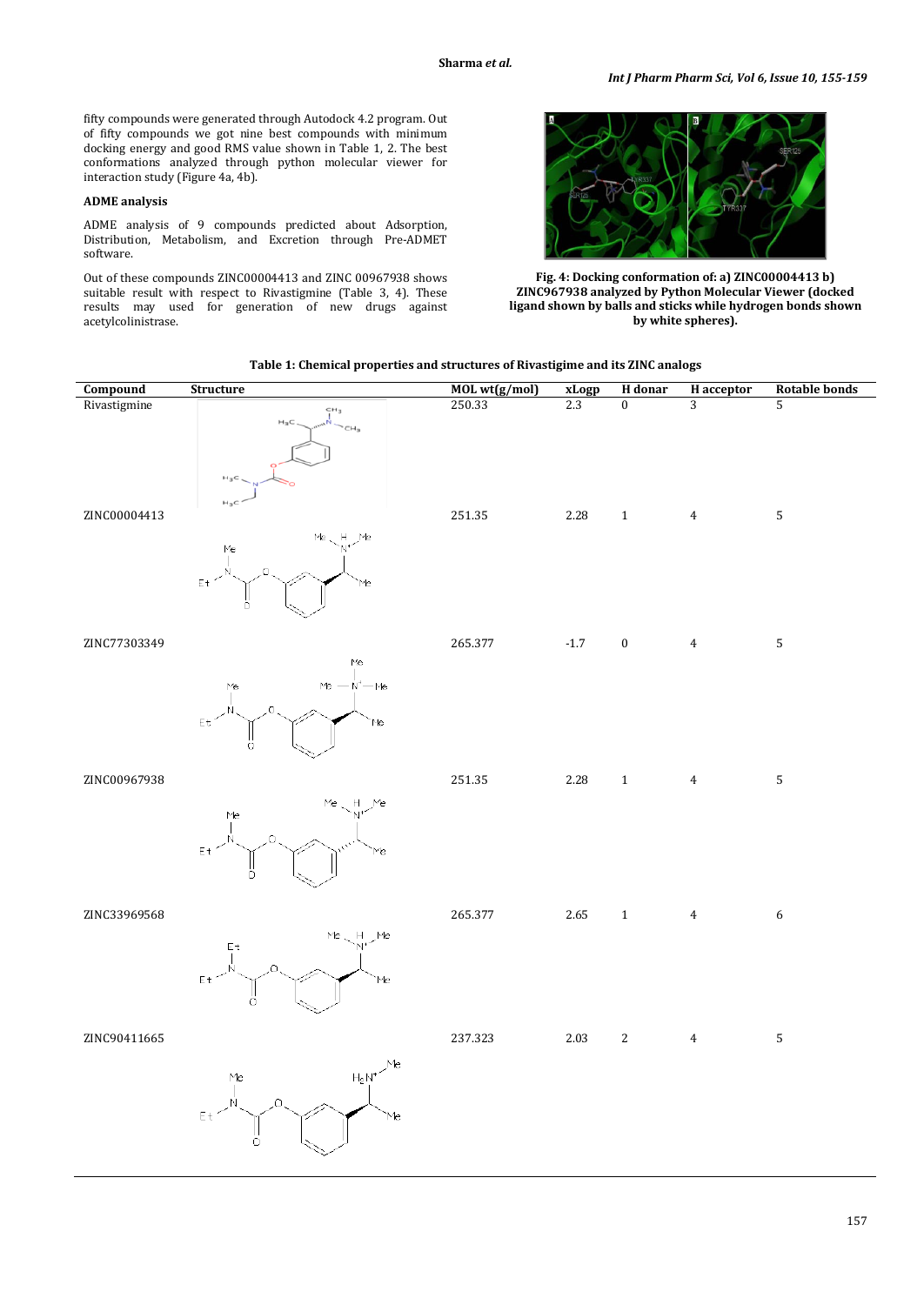| ZINC90411664 |                                                                                                                  | 237.323 | 2.03     | $\overline{2}$ | $\overline{4}$ | $\overline{5}$   |
|--------------|------------------------------------------------------------------------------------------------------------------|---------|----------|----------------|----------------|------------------|
|              | $H_2N^{\ast}$ /Me $\,$<br>$\mathsf{Me}\xspace$<br>.O<br>$\bar{\mathsf{E}}\,\mathsf{t}$<br>`Me<br>ö               |         |          |                |                |                  |
| ZINC13492195 | $\mathsf{Me}\xspace$                                                                                             | 237.323 | $1.9\,$  | $\,1\,$        | $\overline{4}$ | $\bf 4$          |
|              | $\mathcal O$<br>Me<br>Me<br>$Me$ $H$<br>Мe                                                                       |         |          |                |                |                  |
| ZINC90411518 | $_{\rm Me}$                                                                                                      | 223.296 | $1.66\,$ | $\sqrt{2}$     | $\,4\,$        | $\bf 4$          |
|              | $\circlearrowright$<br>$\mathsf{Me}$<br>'Me<br>$\mathsf{Me}\xspace$<br>$\begin{bmatrix} N^* \ H_2 \end{bmatrix}$ |         |          |                |                |                  |
| ZINC90411521 | $\mathsf{Me}$                                                                                                    | 223.296 | 1.66     | $\sqrt{2}$     | $\overline{4}$ | $\boldsymbol{4}$ |
|              | $\mathbb O$<br>N<br>Me<br>Me<br>Me $\overline{C}$<br>$\frac{\text{N}^*}{\text{H}_2}$                             |         |          |                |                |                  |

# **Table 2: Molecular docking results of Rivastigmine analogs with AChE**

| S. No. | Compound     | <b>Ref RMS</b> | Docking energy (Kcal/mol) | H-bond | <b>Binding residue</b> |
|--------|--------------|----------------|---------------------------|--------|------------------------|
|        | Rivastigmine | 198.34         | $-09.23$                  |        | <b>SER125</b>          |
|        | ZINC00004413 | 206.3          | $-13.79$                  |        | SER125, TYR 337        |
| 2.     | ZINC90411518 | 211.92         | $-15.22$                  |        | GLY121,GLU202          |
| 3.     | ZINC90411521 | 210.89         | -15.92                    |        | ASP74, TYR337          |
| 4.     | ZINC967938   | 208.11         | $-13.8$                   |        | SER125, TYR337         |
|        | ZINC77303349 | 205.35         | $-10.87$                  |        | SER125, TYR124, TYR337 |
| 6.     | ZINC90411664 | 209.34         | $-15.81$                  |        | SER125, TYR337         |
|        | ZINC90411665 | 207.55         | -14.88                    |        | TYR125, TYR337         |
| 8.     | ZINC33969568 | 205.45         | $-14.44$                  |        | SER125                 |
| 9.     | ZINC13492195 | 205.52         | $-13.57$                  |        | <b>PHE295</b>          |

**Table 3: ADME prediction of compounds using Pre-ADMET tool**

| Compound     | Human<br><b>Intestinal</b><br>Absorption | Caco <sub>2</sub> Cell<br>Permeability | <b>MDCK Cell</b><br>Permeability | Plasma protein biding | <b>Blood Brain</b><br><b>Barrier</b><br>Penetration |  |
|--------------|------------------------------------------|----------------------------------------|----------------------------------|-----------------------|-----------------------------------------------------|--|
| Rivastigmine | 99.4152                                  | 47.5911                                | 43.566                           | 26.3876               | 1.1621                                              |  |
| ZINC00004413 | 99.9864                                  | 47.8943                                | 47.486                           | 32.1069               | 1.53129                                             |  |
| ZINC77303349 | 100.000                                  | 46.2033                                | 20.7631                          | 14.9917               | 0.5924                                              |  |
| ZINC00967938 | 89.9864                                  | 37.8943                                | 17.486                           | 12.1069               | 1.53129                                             |  |
| ZINC33969568 | 90.4056                                  | 43.7116                                | 46.7195                          | 25.4870               | 2.0434                                              |  |
| ZINC90411665 | 89.7372                                  | 27.1706                                | 15.0099                          | 2.0957                | 0.4261                                              |  |
| ZINC90411664 | 89.7372                                  | 27.1706                                | 15.0099                          | 2.0957                | 0.4261                                              |  |
| ZINC13492195 | 89.5285                                  | 24.7335                                | 10.6688                          | 8.1281                | 2.0228                                              |  |
| ZINC90411518 | 89.4308                                  | 17.6427                                | 9.3100                           | 0.000                 | 0.8707                                              |  |
| ZINC90411521 | 89.4308                                  | 17.6427                                | 9.3100                           | 0.000                 | 0.8707                                              |  |